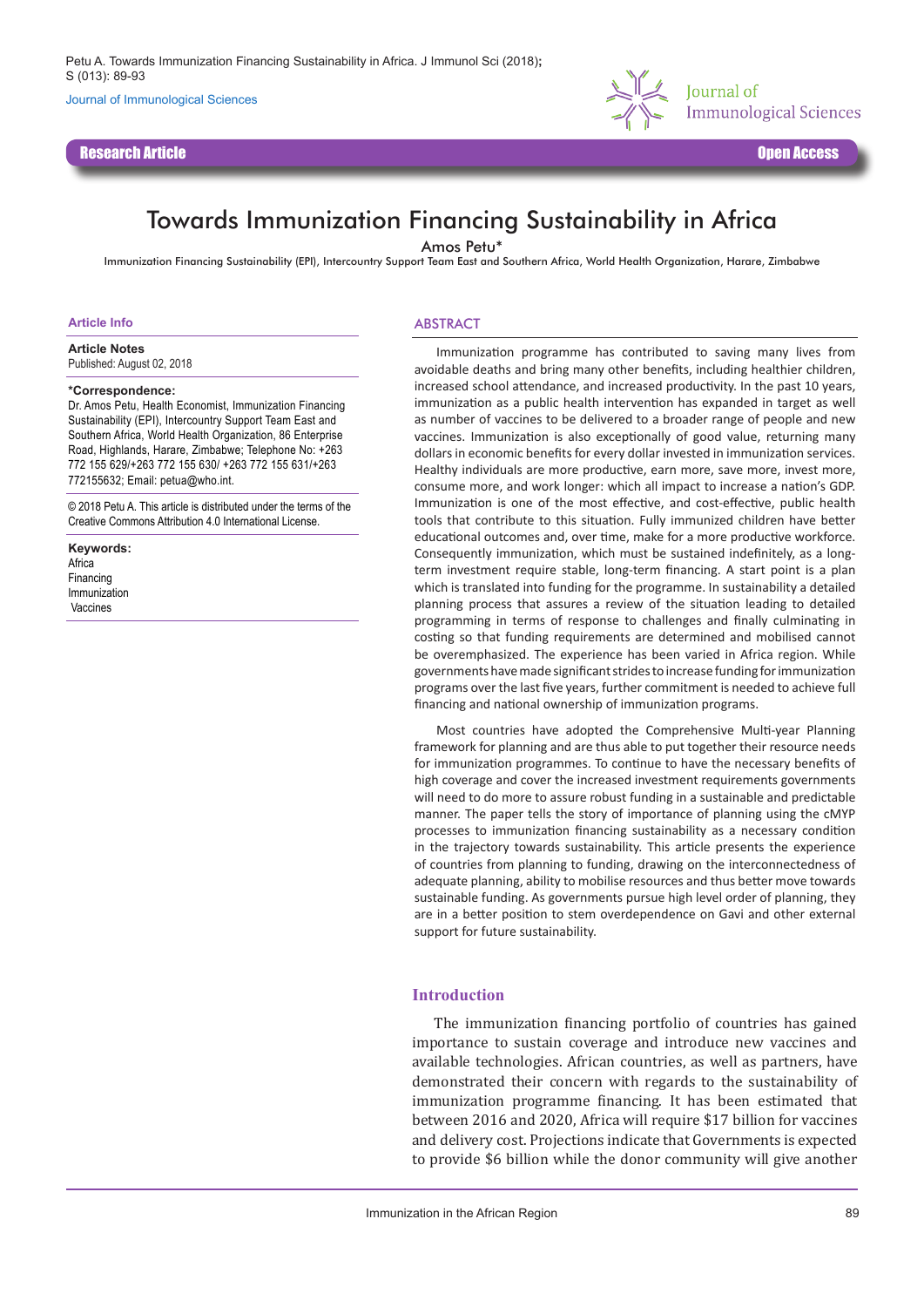\$6 billion leaving a gap of about \$5 billion. In the same vain, African countries are expect to derive benefit equivalent of about \$224 billion in direct returns and savings from vaccine preventable diseases<sup>1-2</sup>.

GAVI Alliance at inception consider sustainability to be the ability of a country to mobilize and efficiently use domestic and supplementary external resources on a reliable basis to achieve current and future target levels of immunization performance regarding access, utilization, quality, safety and equity. While such broad understanding around sustainability to get countries to own the programme<sup>3</sup> , in the final analysis, a more sustainable programme will be one that moves towards self-sufficiency, that will be able to overcome shocks that may occur if the dependency on external support is suddenly withdrawn as have been the case in some countries in the past. Ensuring sustainable resources for immunization is critical in sustaining the gains, and in achieving the Global Vaccine Action Plan (GVAP) targets<sup>4</sup>. There are varied estimates of cost of vaccination of a child amongst countries, driven by non-vaccine costs of delivering the service, training, supervision, monitoring and tracking outbreaks, addressing population demand for services or managing programs<sup>5</sup>. As at 2016, Angola, Ghana, Cote d'Ivore, Congo and Nigeria already have GNI per capita greater than US\$1580. As more countries in Africa pass the Gavi threshold of eligibility of US\$1580 per capita, more focus will shift from partner support to domestic funding. To ensure every child receives the vaccines they need as at when due and that immunization will continue in perpetuity governments need to carefully plan and adequately budget for both vaccines and the delivery costs of immunization programs to assure long term sustainability.

Comprehensive Multi-year planning is a key management tool for national immunization programmes. It helps the EPI programme to bring together in one framework, objectives of the programme, actions to lead to results and the cost, as well as the available and anticipated funding. This way potential gap in funding can be derived. The comprehensive multiyear plan focuses on all components. This include the services to be delivered, mechanism to deliver such services using statics or mobile deliver; human resource requirement, logistics and cold chain including vehicles for distribution of vaccines and supervision, programme management and not least the vaccines. In time past EPI managers have had to develop many different plans to reach many different immunization objectives and address each of the components separately. This has not led to the requisite synergy that should exist amongst the different objectives. Developing a comprehensive multiyear plan (cMYP) presents an opportunity to consolidate programme thinking into a single document that addresses

global, national and sub-national immunization objectives and strategies, and that also evaluates the costs and financing of that plan. Increasingly, cMYPs have been used to strategically guide immunization programmes and mobilise domestic resources especially for countries that are not GAVI-support eligible. The attraction is that budget preparation and arguing for funding for immunization requires that concrete cost estimates be provided. The cMYP as a tool strengthens the EPI programme in deciding the appropriate level of financial investment and the management of flow of funding towards sustainability. The starting point in the process is to plan and determine the investment requirement in financial and other resources. Such planning has been done by most countries through the comprehensive multi-year planning (cMYP) process. Increasingly, cMYPs have been used to guide immunization programmes strategically and mobilise domestic resources especially for countries that are not Gavi support eligible. In this article, we present progress of countries in their effort to assure adequate funding for immunization programmes, starting with planning. We argue that planning especially through the cMYP framework, is a necessary condition in the trajectory as such, concerted efforts should be made by government and partners to resource the process and strengthen capacity.

# **cMYPs and Immunization Financing Sustainability**

The cMYP process was developed as a way to overcome the challenges of raising sufficient financial resources for immunization. Guidelines to provide a general overview of the cMYP process, as well as providing detail for each of the seven steps involved in the development and implementation of the cMYP was developed and recently updated. A costing tool, as well as user guide which should both be used as the first point of reference, was also developed<sup>6</sup>.

As a robust process, bringing together the cost of programming and possible funding to determine gaps and thus the opportunity for resource mobilization, this has also forged close collaboration between the Ministries of Finance and Health. This is an era of insufficient resources, and competition for those that are available. The budget allocation process is a political process in which lobby, evidently defense of budget proposal are necessary. At national and provincial levels, immunization programme managers must actively engage in the budget process to ensure that appropriate funds are allocated to immunization as part of the health budget. If needed, they must also seek ways to attract additional funds such as getting off budget allocation otherwise call special intervention schemes, to the programme from extra-budgetary sources, and from sources as bilateral donors and partners as well as from sources within the country including the private sector and civil society. Also, they must engage with other programme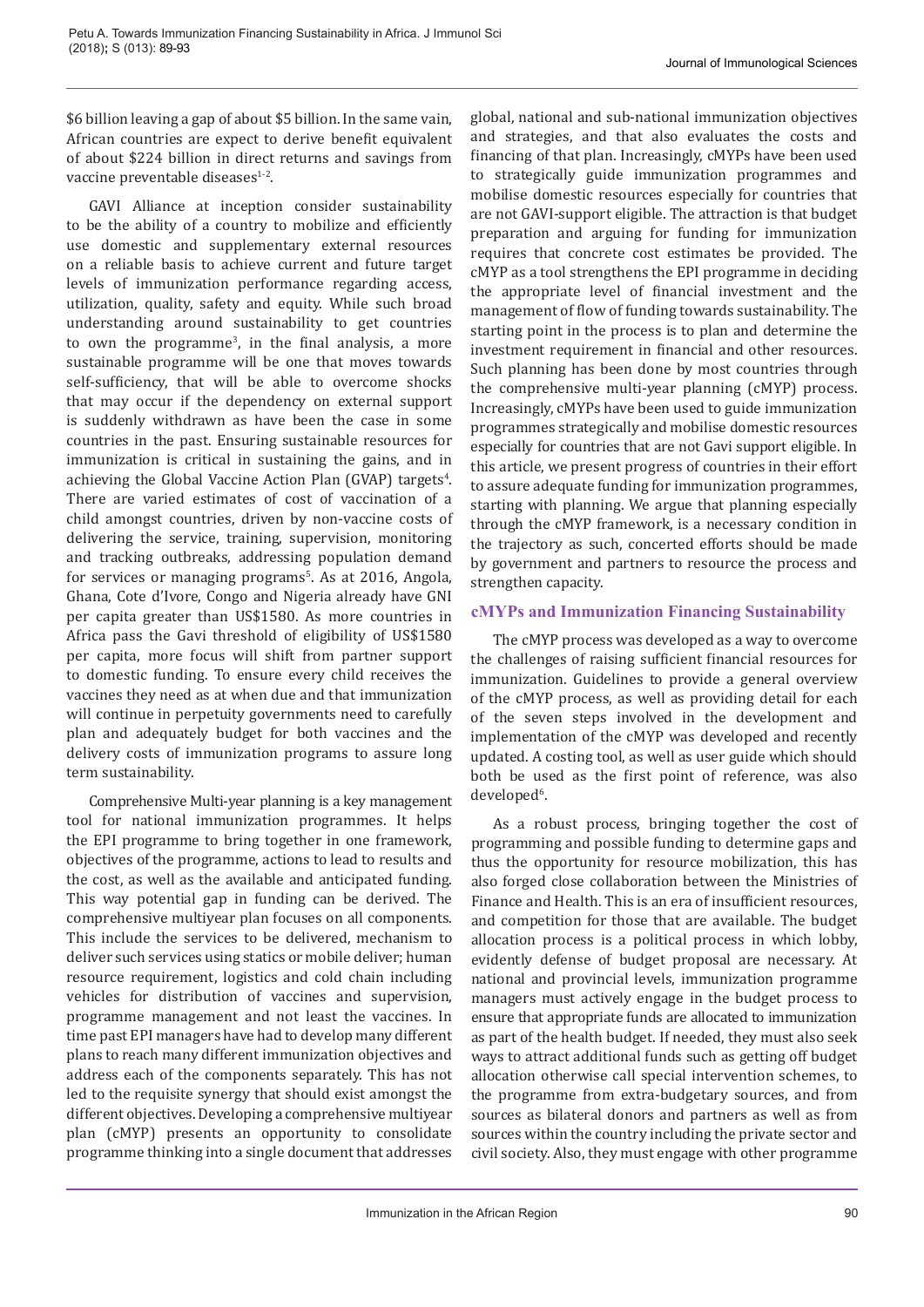managers to explore ways of integrating elements of routine immunization with other primary health care initiatives to drive synergies in funding as well as programmatically.

From the cMYP countries derive estimates that are used for budgeting. Thus in order to review how well the funding was with immunization, efforts was made to assess utility of cMYP.

A 2012 assessment conducted in WHO Africa Region7 shows that out of 36 countries that responded 32 countries indicated that cMYPs are translated into plans for resource mobilization, including securing government budgets. cMYP provided an opportunity for partners in immunization to align their funding and harmonize their plans with the strategic document. The plan is recognized as a comprehensive tool for resource mobilization among partners. Outputs from the cMYP tools have been used to prepare technical reports to Gavi such as the Annual Progress Report. The cMYP has been a useful reference document for seeking Gavi support. Involvement of local expertise in the development of cMYP has strengthened the local ability to use local economic figures and carry out comprehensive planning and costing.

Since 2010, 44 out of the 46 countries in African Region of WHO reported having line items in their national budgets for purchasing vaccines. This trend in the number of countries reporting a line item for the purchase of vaccines appears relatively stable over the period. A further interrogation indicated that in a few countries, procurement of vaccines is treated as capital expenditure within government budget system. In such instances this puts constrains on the

programme to draw down in cases where the Parliament is yet to pass the budget, unlike a situation if treated as recurrent expenditure items for which statutory expenditures could be made up of a percentage of the budget under consideration. The guidelines for reporting immunization expenditure indicated the cMYP as a source<sup>8</sup>. As such, countries that have over the years reported in the JRF immunization expenditure used a combination of sources of information including the cMYP. The various immunization financing indicators that are tracked are: Government Expenditure on Vaccines (JRF 6510); Government Expenditure on Routine Immunization (JRF 6540) to include all spending on operational aspects of service delivery such as supervisions, community mobilization and training of health workers. Also monitored is Total Expenditure on Vaccines (JRF 6520) (Figure 1) (Table 1).

From the JRF database<sup>a</sup>, the population weighted average was calculated for each of the indicators according to U.N. Population data on the number of live births. Government expenditures on routine immunization showed signs of an overall increase over the period 2010 to 2014, from \$52 million to \$58 million. Initially, the aggregated expenditure dropped from \$52 million in 2010 to \$49 million in 2011 after which it saw consistent increases over the remaining 3 years. The percentage of government funding for routine immunization in the region fell (on average) over the fiveyear period, showing a consistent decreasing trend from 50% in 2010 to 46% in 2012 after which it fell to 40% in 2013 and remained for 2014. While governments are

<sup>a</sup> JRF database is hosted in WHO. It has reported data from countries for various years.

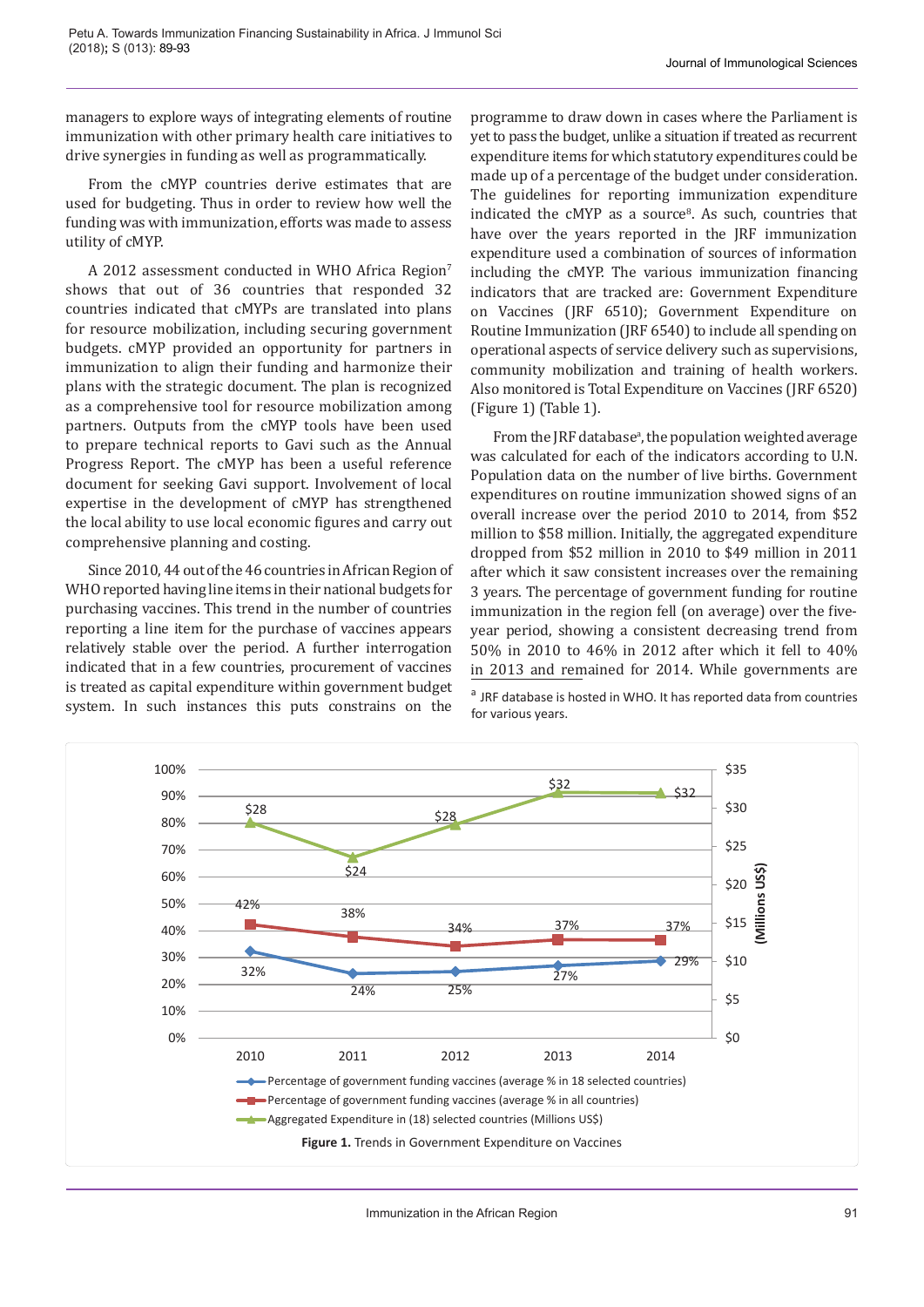| <b>Government Routine Immunization Expenditures:</b>                          | 2010 | 2011 | 2012 | 2013 | 2014 |
|-------------------------------------------------------------------------------|------|------|------|------|------|
| % of total RI funded by government in the region (average)                    | 50%  | 48%  | 46%  | 40%  | 40%  |
| % of total RI funded by government in (18) selected countries (average)       | 40%  | 35%  | 37%  | 36%  | 33%  |
| Aggregated Expenditure in (18) selected countries (Millions US\$)             | 52   | 49   | 50   | 52   | 58   |
| Expenditure Per Live Birth in (18) selected countries (PWA US\$)              | 5.7  | 5.3  | 5.3  | 5.3  | 5.8  |
| Government Vaccine Expenditures as:                                           | 2010 | 2011 | 2012 | 2013 | 2014 |
| % of total vaccines funded by government in the region (average)              | 42%  | 38%  | 34%  | 37%  | 37%  |
| % of total vaccines funded by government in (18) selected countries (average) | 32%  | 24%  | 25%  | 27%  | 29%  |
| Aggregated Expenditure in (18) selected countries (Millions US\$)             | 28   | 24   | 28   | 32   | 32   |
| Expenditure Per Live Birth in (18) selected countries (PWA US\$)              | 3.1  | 2.5  | 2.9  | 3.3  | 3.2  |

#### **Table 1:** Trend in JRF Indicators by Years

directing more and more funds towards the routine costs in the immunization program, increasing amounts of external support, continue to diminish the overall proportion which is funded by the government. Given that routine immunization costs encompass the costs of vaccines, it seems that the decreasing trend in the percentage of government funding RI correlates with the increased introduction of new and underused vaccines supported by donors.

The percentage of reported government funding of vaccines (on average) decreased from 42% to 34% over the period 2010 to 2012, after which it climbed to 37% in 2013 and 2014. However, during this period the government expenditures on vaccines saw an overall increase overall albeit with a somewhat fluctuating trend. Initially, the government expenditure on vaccines drops from \$28 million in 2010 to \$24 million in 2011, before increasing by a substantial amount over the next 2 years to \$32 million in 2013 where it remains stable going into 2014. 30 countries in the region showed an increase in government funding for vaccines when comparing their reported spending in 2014 with their reported figures for 2010.

Sustaining immunization coverage at high enough level to ward off insistent disease outbreaks is a costly endeavour. Thus ensuring adequate financial resources requires that fiscal space is made available to expand or maintain coverage without jeopardizing the balance in government financing solvency. Such fiscal space for immunization services is generated by both the macroeconomic and fiscal capacity of a country and by the priorities set in government budget allocations. A measure of availability of budget line for vaccine procurement as indicated in JRF is a good attempt to check the extent to which government prioritizes immunization. Broadening tax base and improving tax administration, obtaining grants, reprioritizing expenditures, improving efficiency, and, temporarily, by borrowing as means through which governments in Africa region can sort to increase funding for immunization. Economic growth creates fiscal space naturally from increased tax revenues. Within overall fiscal space for health, priority for financing immunization services requires adequate allocations to purchase

vaccines and injection supplies, for vaccine delivery (cold chain equipment, management, and transport), and for immunization service delivery. But economic growth alone often is not enough to bring about increases in real government health spending.

While the government expenditure on vaccine exhibits an increasing trend, the overall decrease in the percentage of government funding vaccines comes mainly as a result of increases in total expenditure on vaccines over the period 2010 to 2014. The increasing trend in expenditures in vaccines is a result of the introduction of new and underused vaccines into AFRO country's routine immunization schedules. The number of countries in the region which have introduced Pneumococcal Conjugate Vaccine (PCV), Rotavirus vaccine and Human Papilloma Virus (HPV) vaccine can be seen in the table below and can be seen to comply broadly with the increasing trend in vaccine expenditures. All but nine countries in the region are classified as Low or Lower-middle-income countries, which allows for Gavi eligibility in 38 countries. This high proportion of Gavi support in the region serves to explain the high uptake of PCV and Rotavirus vaccines and hence the escalating total expenditures.

Gavi has been identified<sup>9</sup> as one of the few development platforms attempting to move countries towards selfsufficiency; it is unclear how well this has been true for countries in Africa. Another area that tests the financial sustainability of immunization programme in Africa is the rate at which Gavi-eligible countries default in meeting their co-financing payment as at when due. Available information (Gavi) indicates that there has been a 100% increase in the number of countries from Africa region in default from 2008 (6) to 2014 (12) with variation in trends within the years and the lowest level being 2011  $(4$  countries)<sup>10</sup>. As immunization financing review carried out in some countries, suggest that while programme financing requirement is on the increase, the sector budget ceiling and mode of budgeting that relies on historical budgeting constraints the space for additional funding for immunization. More worrisome is the fact that most of the economies had varied growth rates of between 4%